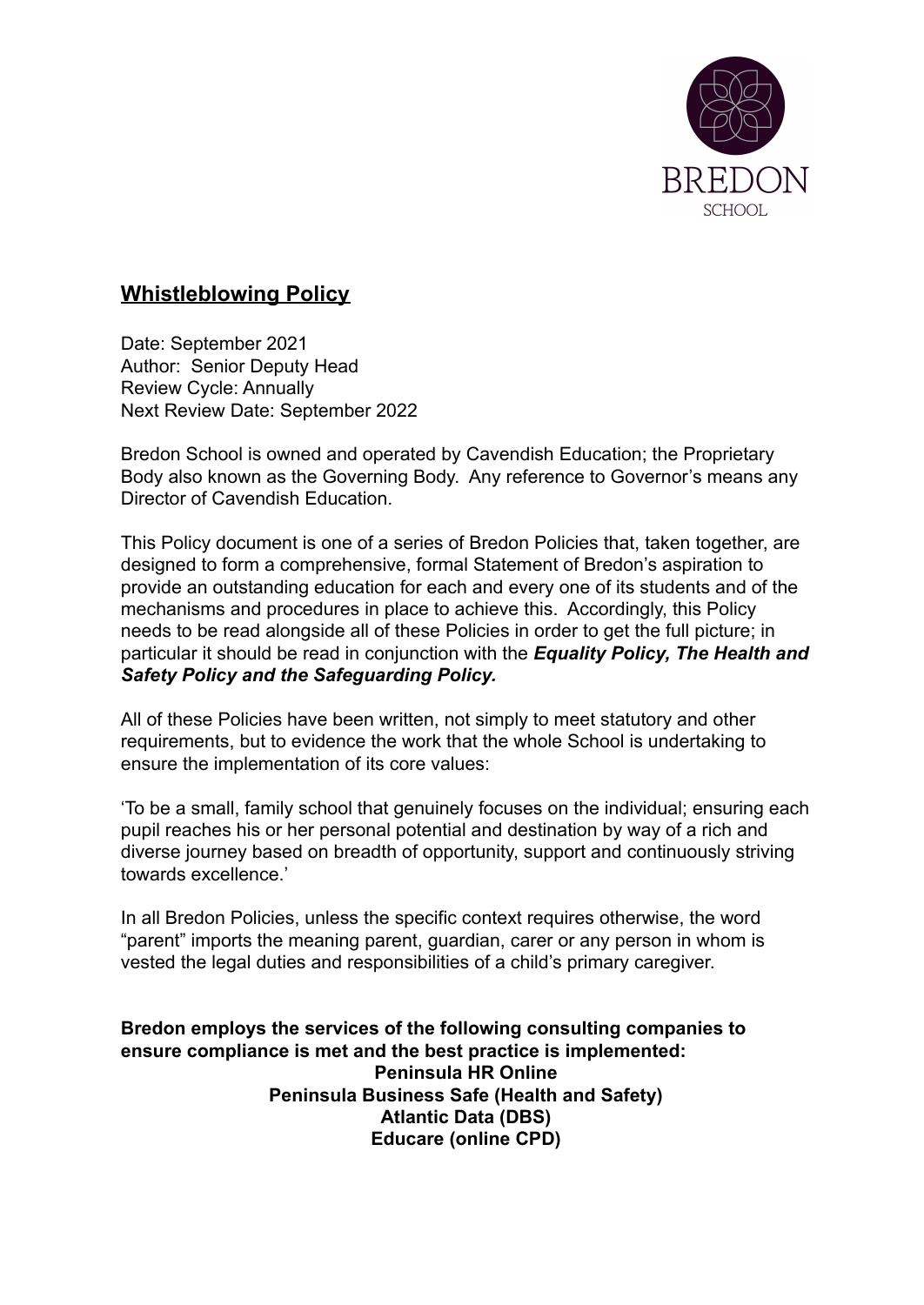

## **1. Policy Aims**

- 1.1 Bredon School (The School) is committed to operating with honesty and integrity and creating a culture of safety, and expects all staff to maintain high standards in accordance with our *Staff Code of Conduct Policy.* However, all organisations face the risk of things going wrong from time to time. As staff are often the first to realise that there may be something wrong within the school, it is important that they feel able to raise genuine concerns as soon as possible, rather than to overlook or conceal problems.
- 1.2 In summary this policy aims to:
	- (a) encourage staff to report suspected wrongdoing as soon as possible, in the knowledge that their concerns will be taken seriously and investigated as appropriate, and that their confidentiality will be respected.
	- (b) provide staff with guidance as to how to raise those concerns both internally or externally.
	- (c) reassure staff that they should be able to raise genuine concerns without fear of reprisals, even if they turn out to be mistaken.
- 1.3 The policy applies to all Bredon School employees, permanent or temporary staff, agency staff, consultants, volunteers, contractors and governors undertaking School work. It is the responsibility of everyone to familiarise themselves with and adhere to this policy. The School provides training to all staff, including new staff as part of their induction, on this policy and how to raise concerns with the School's senior leadership team. This policy should be read in conjunction with the School's *Safeguarding Policy* and *Staff Code of Conduct Policy.*

## **2. What is Whistleblowing?**

- 2.1 Whistleblowing is the reporting of suspected wrongdoing or dangers in relation to the School's activities. This includes suspected bribery, fraud or other criminal activity, miscarriages of justice, health and safety risks, damage to the environment and any breach of legal or professional obligations (including safeguarding obligations and failures in the School's safeguarding regime).
- 2.2 A **whistleblower** is a person who raises a genuine concern relating to any of the above. If staff have any genuine concerns related to suspected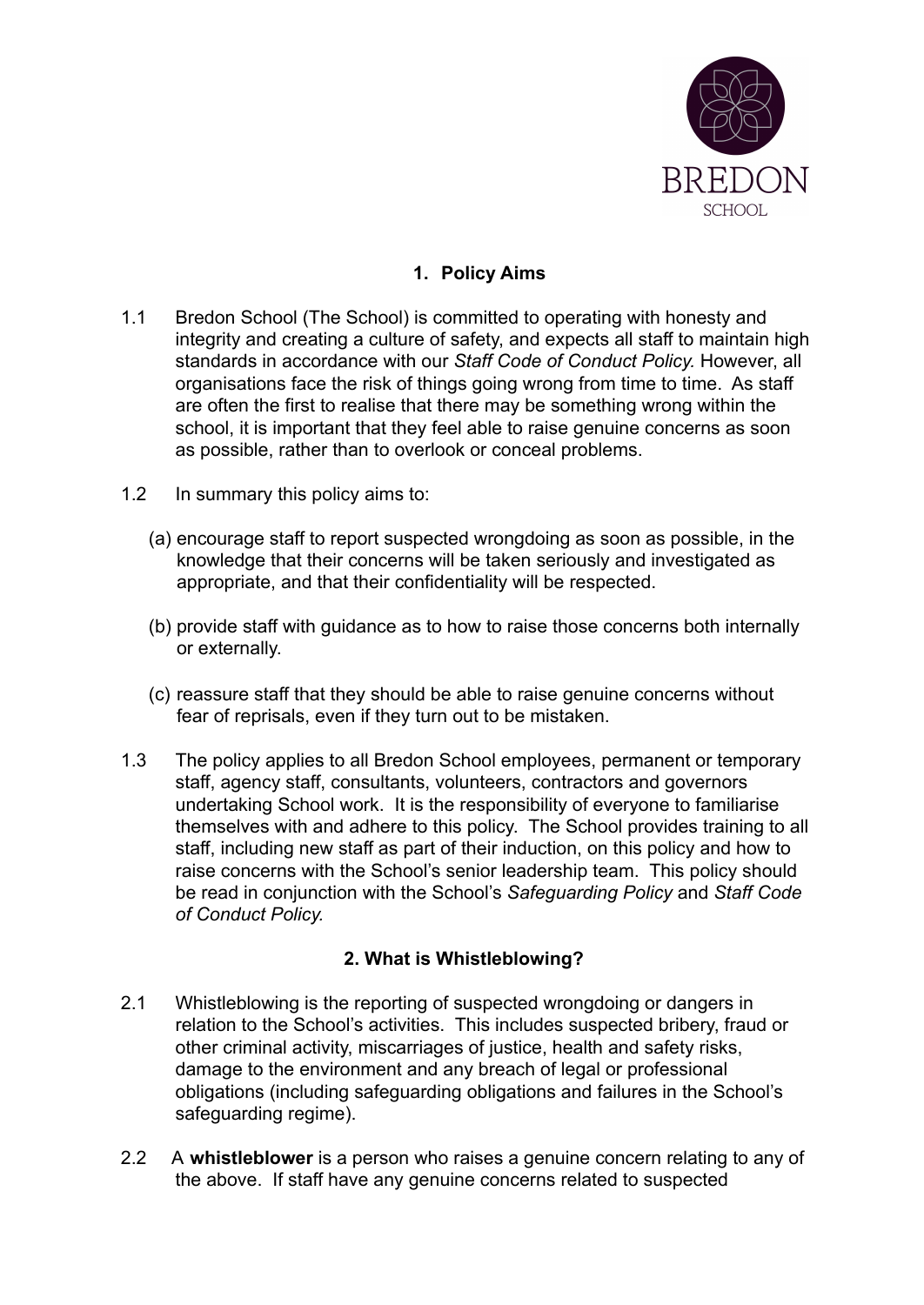

wrongdoing or danger affecting any of our activities (**a whistleblowing concern**) they should report it under this policy.

- 2.3 This policy should not be used for complaints relating to individuals' own personal circumstances, such as the way staff have been treated at work. In those cases staff should refer to the School Handbook, and in particular, the Grievance Procedure and Personal Harassment Policy, as appropriate.
- 2.4 If you are uncertain whether something is within the scope of this policy you should seek advice from a member of the SMT or Peninsula helpline.

#### **3. How to Raise a Concern**

- 3.1 We hope that in many cases you will be able to raise any concerns with your line manager. You may tell them in person but it is better to put your concerns in writing as this will likely make the process easier to manage. Your line manager may be able to agree on a way of resolving your concern quickly and effectively.
- 3.2 However, where the matter is more serious, or you feel that your line manager has not addressed your concern, or you prefer not to raise it with them for any reason, you should contact the Headmaster of a Governor.
- 3.3 The School will then arrange a meeting with you as soon as possible to discuss your concerns. You may bring a colleague or union representative to any meetings under this policy. Your companion must respect the confidentiality of your disclosure and any subsequent investigation.
- 3.4 We will aim to keep you informed of the progress of the investigation and its likely timescale. However, sometimes the need for confidentiality may prevent us giving you specific details of the investigation or any disciplinary action taken as a result. You should treat any information about the investigation as confidential.
- 3.5 The whistleblower will be informed of the outcome of the investigation when the matter is completed unless this is not possible for legal reasons. Sometimes this can take a long time depending upon the nature of the allegation and whether or not it has been substantiated.
- 3.6 If we conclude that a whistleblower has made false allegations maliciously, vexatiously or with a view to personal gain, the whistleblower may be subject to disciplinary action.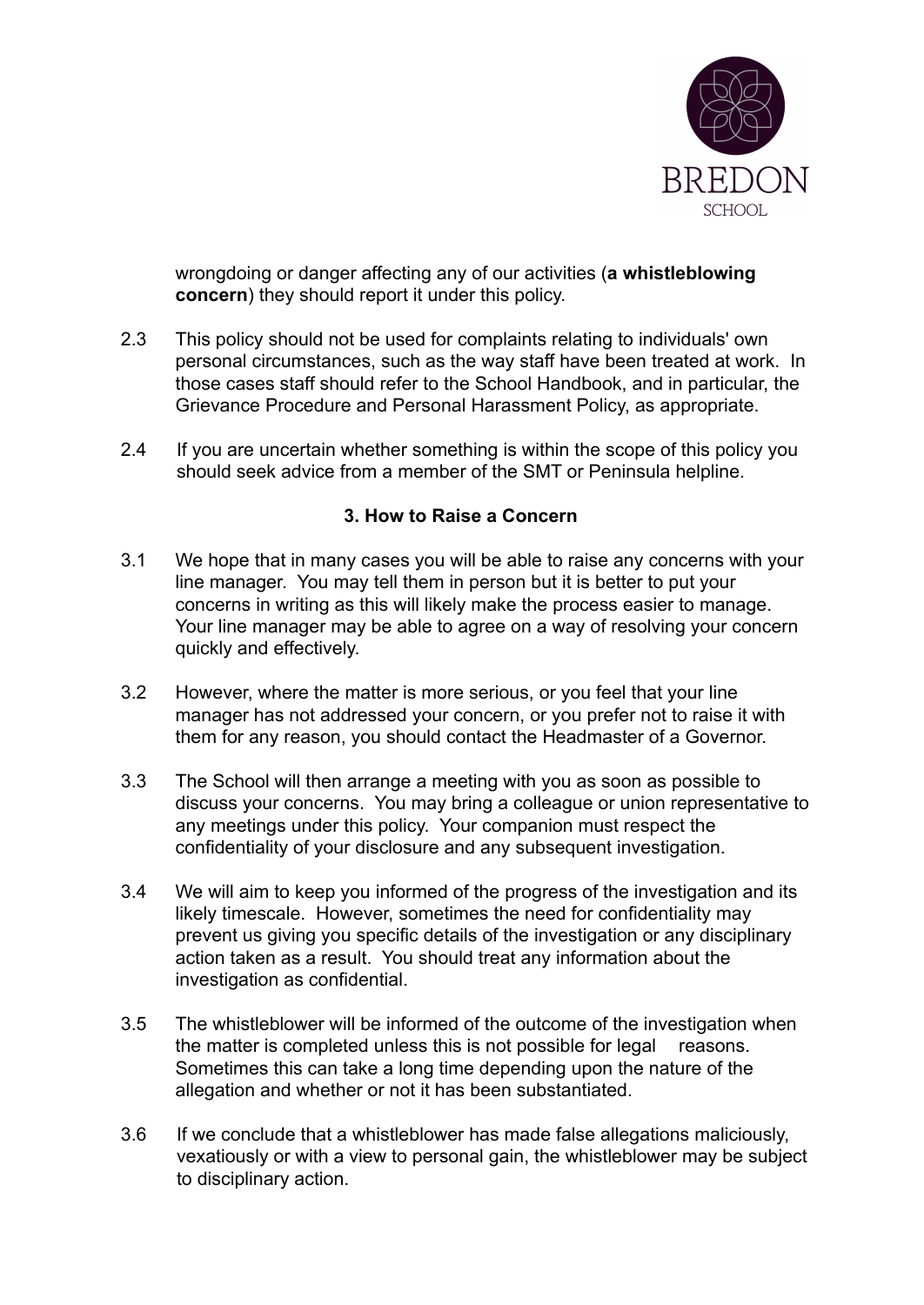

3.7 The school acknowledges that concerns may be raised against staff which do not meet a threshold for the involvement of an external agency, or necessitate notifying the Headmaster (as per section 6.7 of the *Safeguarding Policy*). Low Level Concerns (LLCs) are not insignificant, it is just that the aforementioned threshold has not been met. All LLCs are to be reported to the Deputy Head Pastoral, who will keep a secure record of them until a staff member's employment with the school has ceased. The reporting of LLCs is important to create a culture where all concerns are shared appropriately with the correct member of staff, and are recorded with a sensitive and proportionate response. Self-referral can also avoid misinterpretation, and allows staff to reflect on their practice. Staff are trained in this by the DSL.

Clarity around professional boundaries (clearly stated in the *Staff Code of Conduct*) and the obvious benefit to our pupils in minimising the risk of abuse are also at the forefront of our LLC approach.

Instances which may be defined a Low Level Concern could be, but are not limited to, the following:

- being over friendly with pupils
- having favourites
- contacting (even inadvertently) pupils on a personal device
- one-to-one contact with a pupil in a secluded area or behind a closed door
- inappropriate use of language

Accountability and good practice are at the forefront of Bredon School's approach to Low Level Concerns.

# **4. Confidentiality**

4.1 We hope that staff will feel able to voice whistleblowing concerns openly under this policy. Completely anonymous disclosures are difficult to investigate. If you want to raise your concerns confidentially, we will make every effort to keep your identity secret and only reveal it where necessary to those involved in investigating your concern.

# **5. External Disclosures**